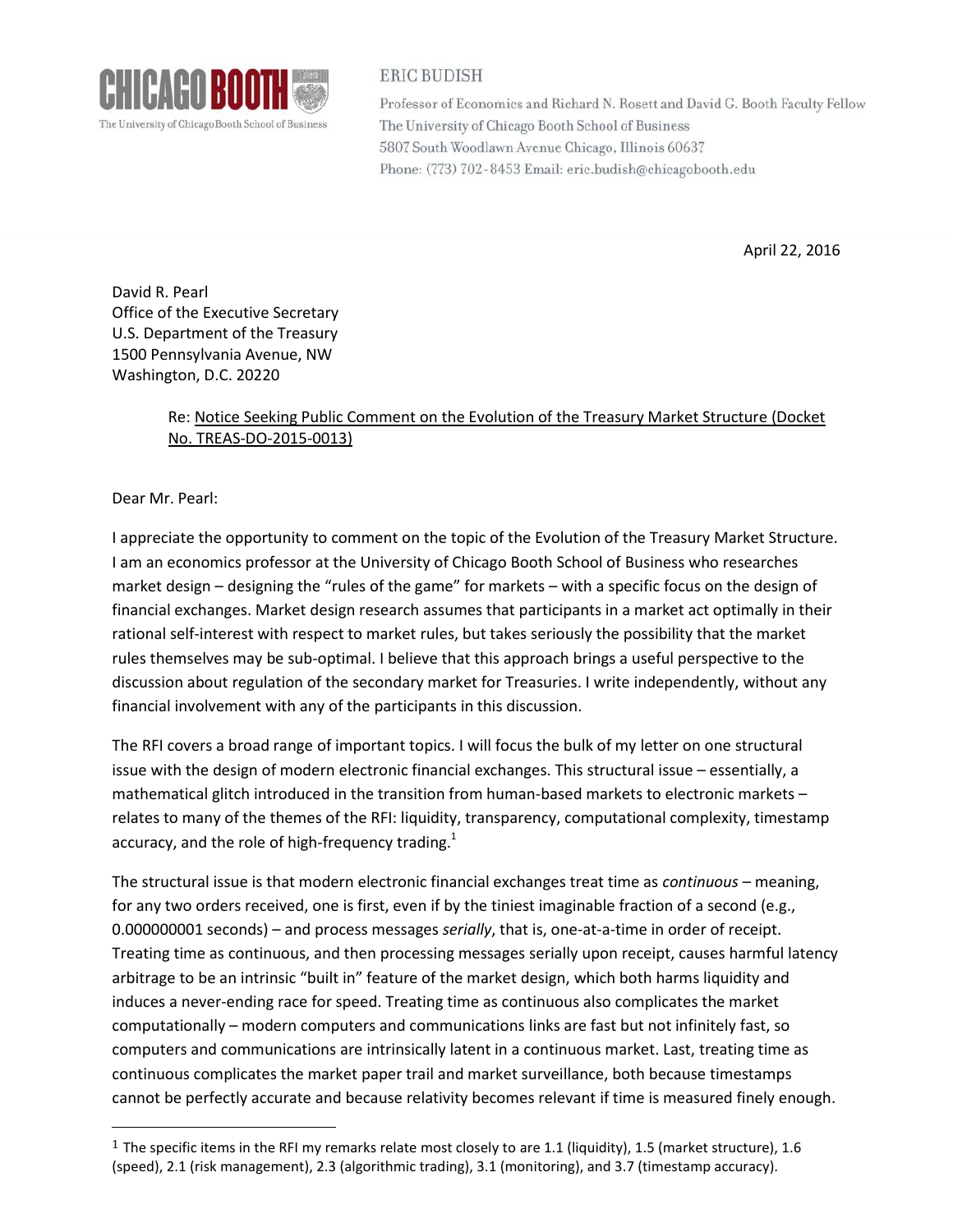The alternative approach suggested by my research is to treat time as *discrete*. Discrete time means that time is put into units, much the same way that prices come in units like \$0.01 or  $1/64^{\text{th}}$ . The time interval should be long compared to the time it takes information to travel between exchanges, and long compared to the time it takes exchange computers to perform simple processing and communications tasks, but otherwise can be extremely short. For instance, 0.01 seconds would be long relative to latencies between futures markets in Chicago and cash markets in New York / New Jersey, and would also be long relative to the time it takes exchange computers to perform simple tasks.

Once time is put into discrete units, it becomes possible that multiple orders arrive to the exchange at the same (discrete) time; e.g., within the same 0.01 seconds. In such a case, my research suggests that such orders arriving at the same discrete time be processed in *batch* (as opposed to serially)*,* using a uniform-price auction. This market design, in which time is discrete and orders arriving at the same time are processed in batch, is called *frequent batch auctions*. In a typical short time interval, when there is little or no activity, the market design behaves almost identically to the electronic limit order book. But, in time intervals when there is a burst of activity it is importantly different because of the use of an auction – in such instances it is more analogous to the market design the Treasury currently uses for the primary market for Treasury securities.

Frequent batch auctions have five important benefits for markets relative to continuous trading. First, they eliminate latency arbitrage, by transforming competition on speed into competition on price. Intuitively, if there is new information that many algorithmic trading firms observe at roughly the same time, firms will compete over who is willing to pay the most or sell for the least instead of competing over who can respond the fastest to snipe stale quotes. Second, by eliminating latency arbitrage, they enhance liquidity. Intuitively, it is easier to provide liquidity if you are not worried about being 0.000000001 seconds late to change your prices in response to some news event to avoid being sniped. Third, frequent batch auctions stop the never-ending race for speed. Intuitively, if trading occurs every 0.001 or 0.01 seconds, then saving 0.000001 seconds (considered a meaningful speed improvement these days) is much less valuable. Fourth, frequent batch auctions simplify the market computationally. Discrete time respects the limits of computers and communications, whereas continuous time trading implicitly assumes that computers and communications are infinitely fast. Fifth, frequent batch auctions simplify the market's paper trail. Issues like clock synchronization and relativity that complicate the market paper trail in continuous time become irrelevant in discrete time.<sup>2</sup>

I emphasize that while my research is critical of some aspects of high-frequency trading, my research does not suggest that we should be nostalgic for the days of human-based trading. The empirical record is clear that the transition from human-based markets to electronic markets has on the whole been quite positive, both for investors and for overall market efficiency, and that algorithmic trading plays a

 $\overline{a}$ 

 $2$  For the full details of the argument against continuous-time trading and in support of discrete-time trading, see Eric Budish, Peter Cramton and John Shim, "The High-Frequency Trading Arms Race: Frequent Batch Auctions as a Market Design Response," *Quarterly Journal of Economics*, Vol. 130(4), November 2015, pgs. 1547-1621. Available under Open Access license at[: http://faculty.chicagobooth.edu/eric.budish/research/HFT-](http://faculty.chicagobooth.edu/eric.budish/research/HFT-FrequentBatchAuctions.pdf)[FrequentBatchAuctions.pdf.](http://faculty.chicagobooth.edu/eric.budish/research/HFT-FrequentBatchAuctions.pdf)